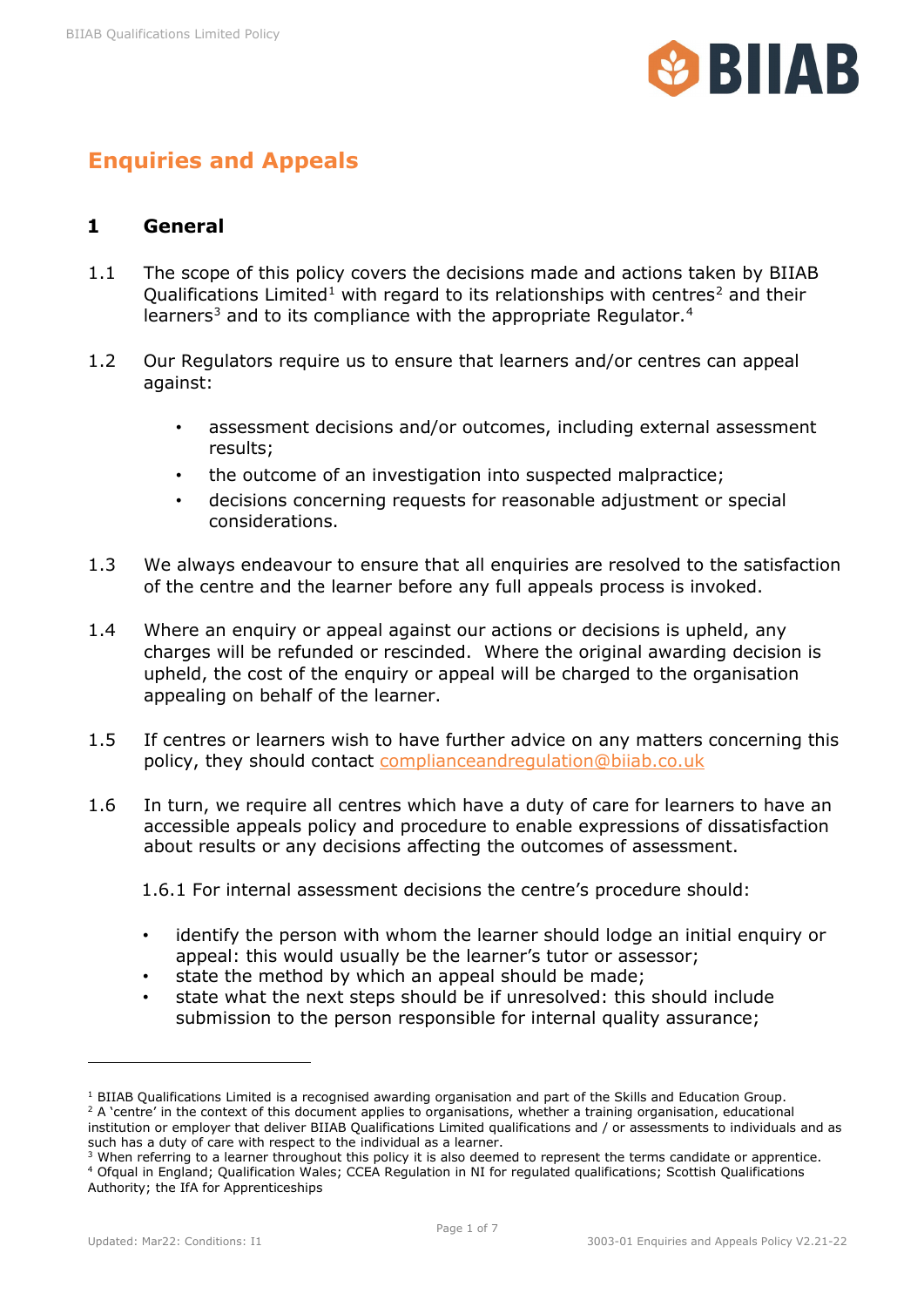

- state what the next steps should be if still unresolved: this may include submission to the Head of Department/Quality, or to other persons who are independent of the internal assessment decision making process;
- include procedures for a referral if the learner is still unhappy with the outcome: see paragraph 10 below;
- stipulate clear timelines for dealing with each step and retention of evidence.
- 1.6.2 For external/independent assessment or external moderation decisions the intention of an enquiry must be to change the outcomes of the assessment decision.

The centre must:

- stipulate clear timelines to learners for making an enquiry which takes into account the timescales and guidelines in this document;
- must provide the following information in writing:
	- centre name;
	- learner name and Registration ID;
	- title and number<sup>[5](#page-1-0)</sup> of the qualification/units;
	- date of the assessment decision (as applicable);
	- date of external moderation (as applicable).

#### **2 Centre Enquiries about Test/Independent Assessment Decisions**

- 2.1 Where results are seriously at variance with those expected by the centre/learner, one of the following may be requested:
	- a simple clerical check on accurate reporting of figures. This must be in writing within 10 working days of the notification of results to the centre. The figures will be checked and the centre notified of the outcome.
	- a re-mark of an examination script/external assessment. Any such request must be in writing and within 10 working days of the notification of results to the centre. A remark will be undertaken by a different examiner/assessor usually the Lead Examiner/Lead Assessor. The re-mark/re-assessment will include a report on the Lead Examiner/Lead Assessor's findings.
- 2.2 If the Centre or learner remain dissatisfied with the outcome of the re-mark / reassessment they may escalate their concerns to the Deputy Director Awarding Services for the decision / process to be reviewed.
- 2.3 If the centre or learner remains dissatisfied with the outcome of the review undertaken by the Deputy Director Awarding Services, the Centre may request a formal appeal.

<span id="page-1-0"></span><sup>&</sup>lt;sup>5</sup> As referenced in the Oualification Guide.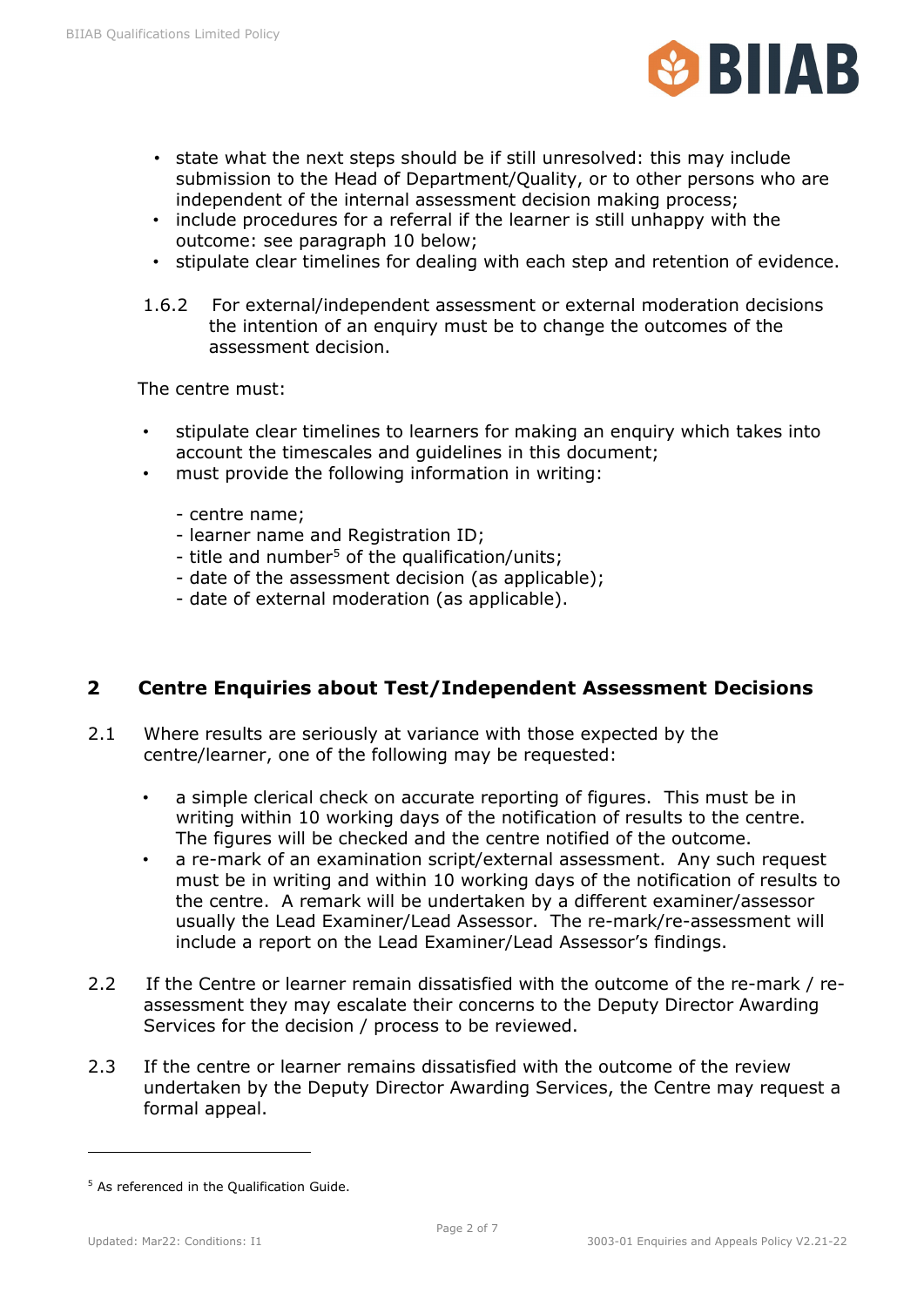

#### **3 Centre Enquiries about External Quality Assurance Decisions**

- 3.1 Where an External Quality Assurer (EQA) notifies a centre that its assessment decisions have not met the qualification standard and the centre disagrees with the decision, the centre may request a re-moderation.
	- 3.1.1 All requests must be made in writing within 10 working days of receipt of the external moderation report and before claiming certification.
	- 3.1.2 The assessment evidence presented for re-moderation must include the original work of the learner and the evidence and outcome of the initial assessment and internal moderation activity. The evidence may be reviewed remotely or during a visit to the centre.
	- 3.1.3 Following a review of the evidence the Lead or Deputy Lead EQA files a report which is submitted to the Centre. The report confirms if the original assessment decision is to be upheld or not.
- 3.2 If the Centre remain dissatisfied with the outcome of the re-moderation, they may escalate their concerns to the Deputy Director Awarding Services for the decision / process to be reviewed.
- 3.3 If the Centre remain dissatisfied with the outcome of the review undertaken by the Deputy Director Awarding Services, the Centre may request a formal appeal.

## **4 Centre Enquiries about Reasonable Adjustments and Special Consideration Decisions**

- 4.1 Centres may request a review of any actions taken regarding any decision not to approve a request for Reasonable Adjustments or Special Consideration.
	- 4.1.1 All such requests must be made within 10 working days of receipt of the decision and must include additional evidence in support of that request.
	- 4.1.2 All additional evidence received will be reviewed and the centre informed of a decision within 10 working days.
- 4.2 If the Centre remain dissatisfied with the outcome of the review, they may escalate their concerns to the Deputy Director Awarding Services for the decision / process to be reviewed.
- 4.3 If the Centre remain dissatisfied with the outcome of the review undertaken by the Deputy Director Awarding Services, the centre may request a formal appeal.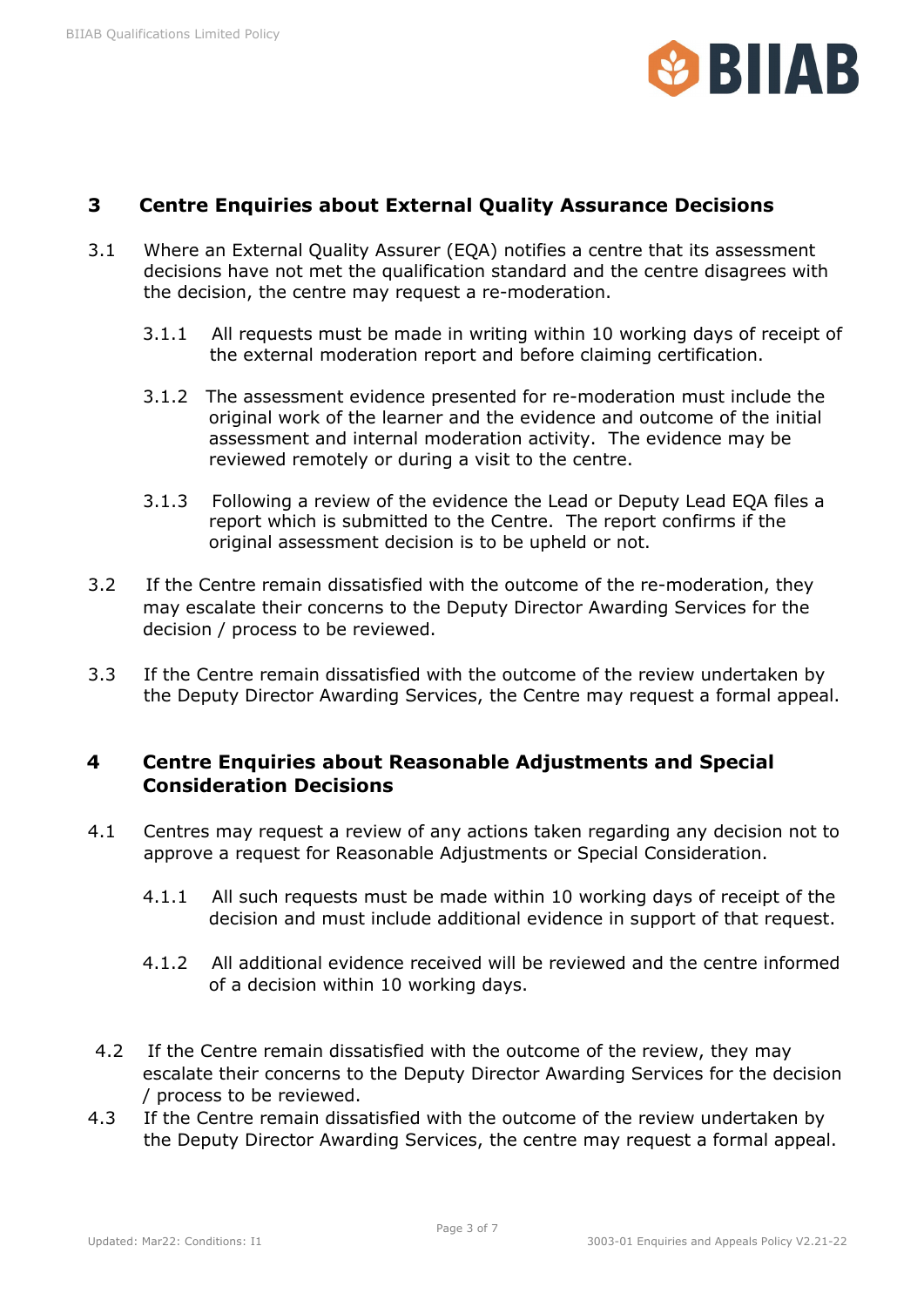

#### **5 Centre Enquiries about Malpractice and Maladministration Decisions**

- 5.1 Centres may request a review of any sanction applied or actions taken as a result of proven malpractice and/or maladministration.
	- 5.1.1 All such requests must be made within 10 working days of receipt of the decision and must provide additional/mitigating evidence in support of a review.
	- 5.1.2 The evidence received will be reviewed and the centre informed of a decision within 10 working days.
- 5.2 The Centre may request a formal appeal if the centre or learner remains dissatisfied with the outcome.

# **6 Learner Enquiries**

- 6.1 Internal Assessment Decisions
	- 6.1.1 A learner must follow the centre's procedures when disputing any internal assessment decisions.
	- 6.1.2 If the dispute remains unresolved, we may act as an independent adjudicator: see paragraph 10 below.

#### 6.2 External Moderation Decisions

Learners who disagree with the grading decisions agreed by the Centre and the EQA may enquire about that decision directly to [complianceandregulation@biiab.co.uk](mailto:complianceandregulation@biiab.co.uk)

#### 6.2.1 Learners must confirm that they:

- have discussed the rationale for the assessment decision in line with the EQA's feedback with their assessor;
- will put in writing the reasons why they feel the decision is unsound:
- will provide all the original evidence for moderation to the centre;
- will be responsible for any fees in order to undertake the enquiry.

#### 6.2.2 The centre must confirm that it:

has discussed the rationale for the original decision with the learner;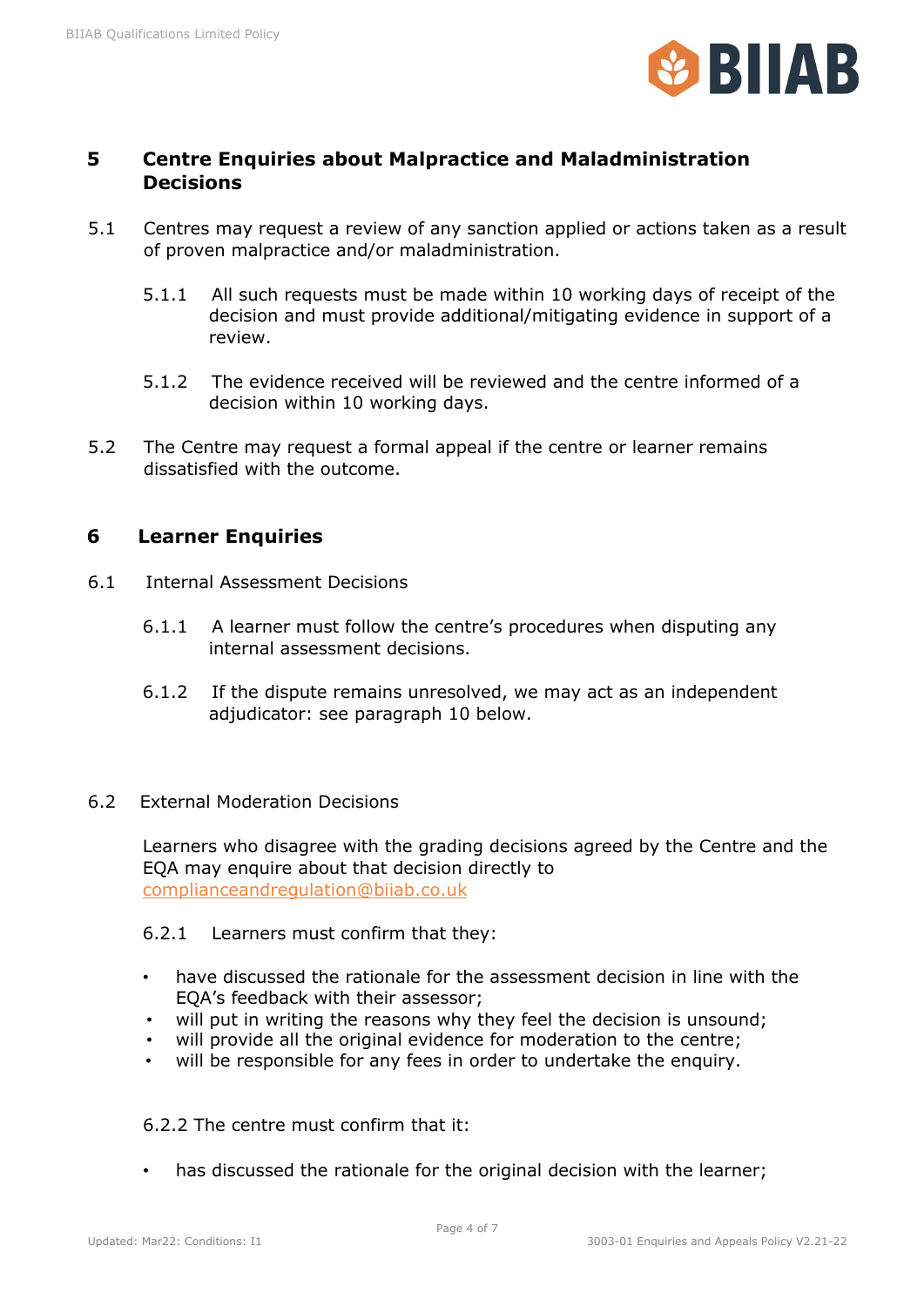

- will facilitate the re-moderation of the work at the centre if this is appropriate;
- has made the learner aware that fees will be payable.
- 6.2.3 Learners may nominate an appropriate representative to act on their behalf **only** if they are unable to represent themselves, for example by reason of disability, on medical grounds, or because they are under the age of 18. Learners wishing to nominate a representative must do so at the beginning of the process, giving a clear reason why they cannot represent themselves. If this is not done, we will be unable to communicate with that nominated representative.

# **7 Appeals**

- 7.1 An appeal must be made by the centre's nominated contact within 10 working days of receiving our decision following the outcome of an initial enquiry and subsequent review by the Deputy Director Awarding Services. At this stage, the focus will be on the procedures followed and the evidence initially provided. No new evidence will be admitted at this stage.
- 7.2 Once an appeal has been received, we will notify the centre/learner of the procedures and steps to be taken at the start of the appeals process. This will include:
	- 7.2.1 Convening an Appeals Panel which will include individuals who have no personal interest in the decision being appealed and at least one decisionmaker who is not an employee, a sub-contractor or otherwise connected to BIIAB Qualifications Limited.
	- 7.2.2 Gathering all appropriate evidence which will include:
	- original learner evidence;
	- initial enquiry reports;
	- relevant Group policy and procedure;
	- timelines throughout the process.

7.2.3 The cost and the timescales for the panel review.

Minutes of the meeting will be taken and will be approved by the Chair of the Panel.

7.3 The decision of the Appeals Panel will be final, and the outcome communicated to the appellant within 5 working days of the panel meeting.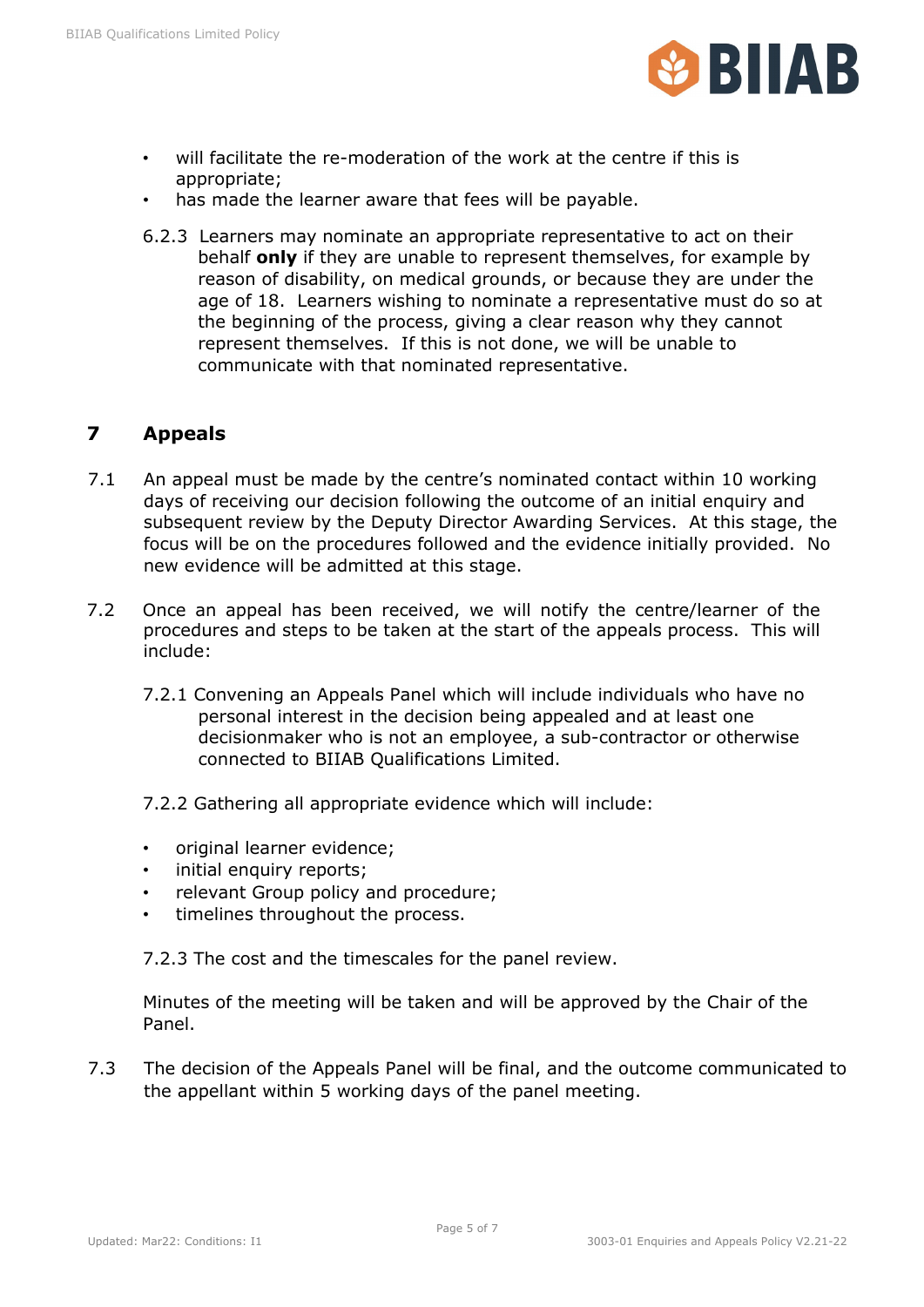

# **8 Outcomes of Enquiries and Appeals**

- 8.1 Where an enquiry has the potential to have an adverse effect we will inform the Regulators as per their requirements.
- 8.2 Where an enquiry or an appeal is upheld and the outcome is seen to have a wider impact on other centres or learners, we will ensure that:
	- the error is corrected, or if it cannot be corrected for any reason, the effect of such an outcome is mitigated;
	- policies and procedures are reviewed to prevent any future recurrence;
	- additional training of staff/sub-contractors is undertaken.

#### **9 Timescales**

We aim to keep the centre informed at all stages of the enquiries and appeals processes and will:

- acknowledge written enquiries and appeals within 5 working days of receipt;
- complete all actions within the timescales specified;
- act without undue delay when an Appeals Panels needs to be convened;
- retain all evidence pertaining to an enquiry/appeal for a minimum period of three months.

## **10 Adjudication of Centre Internal Assessment Decisions**

- 10.1 We may act as an independent adjudicator. This procedure will apply where a learner has appealed to the centre against an internal assessment decision which cannot be resolved by the centre.
- 10.2 Centres must put requests in writing, outlining the results of their own appeals procedure.
- 10.3 Where we agree to review a learner's internal assessment evidence, the evidence will usually be included with other evidence to be presented for external moderation.
	- 10.3.1 Where the above is not possible or appropriate the assessment evidence will be reviewed separately and a charge for this service made directly to the centre.
- 10.4 Outcomes of this review will be confirmed within 10 working days of the review of evidence by the EQA.